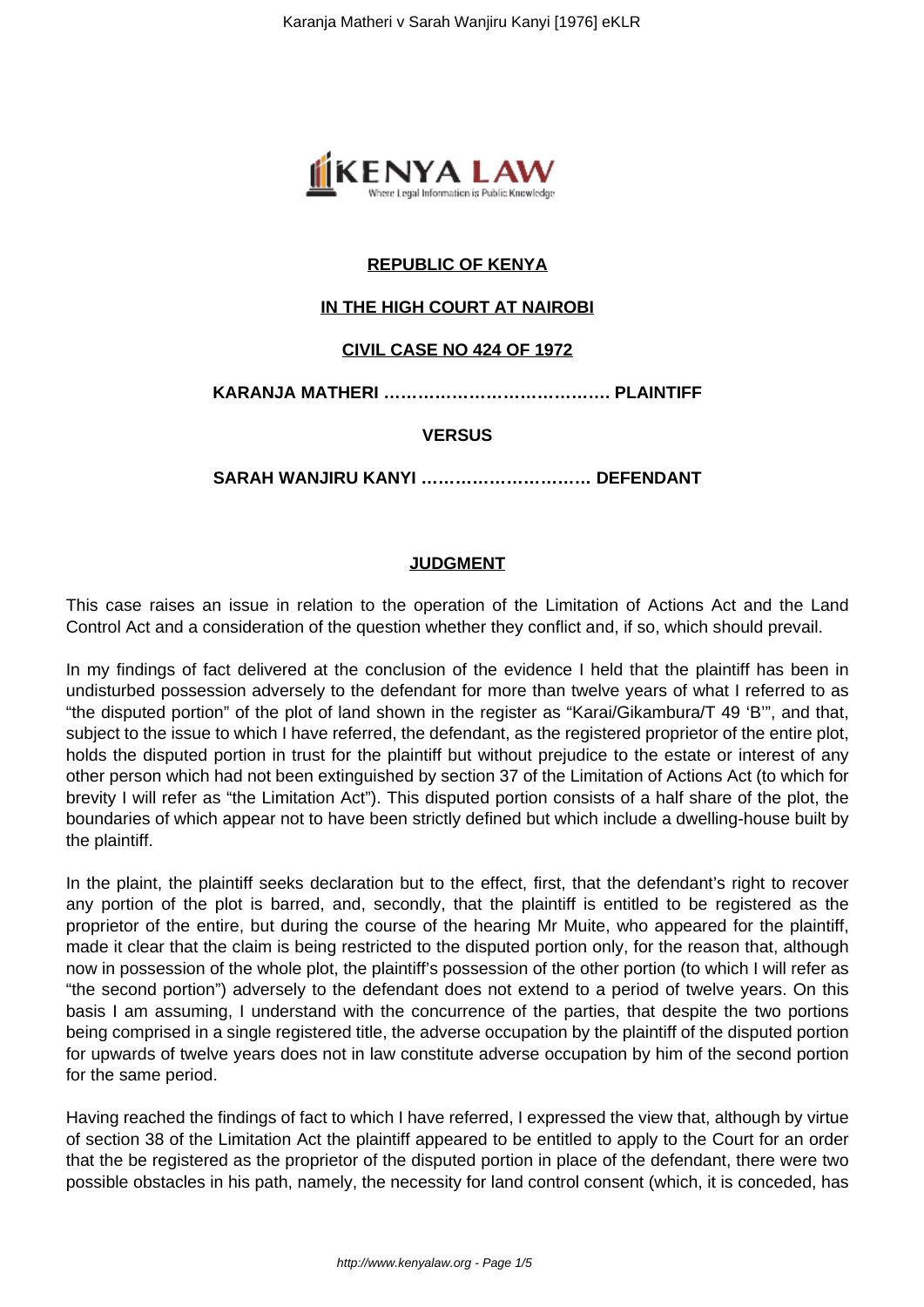not been sought or obtained) and, the demarcation of the physical boundary between the two portions. I therefore adjourned the hearing to enable the plaintiff to produce evidence for the purpose of demarcating the boundary and I invited the assistance of the Attorney-General as amicus curiae in regard to the question of the necessity for obtaining land control consent. The Attorney-General has now been kind enough to appear by counsel to argue the matter of land control consent and it has been agreed that this should be dealt with before the plaintiff seeks to produce evidence relative to the demarcation of the boundary.

The Land Control Act was passed on 11th December 1967 and came into operation on the following day. The Limitation Act was passed on 19<sup>th</sup> April 1968 and, by section 1, is deemed to have come into operation retrospectively on 1st December 1967. Accordingly, the later of the two Acts came into operation first, a factor which must be borne in mind in the application for the principle of interpretation that, in the case of conflict, the later of two statutes in date of enactment may be regarded as constituting an amendment of the earlier. Here the position would seem to be that the Court must regard the Limitation Act as having already been in operation when the Land Control Act was passed and brought into force but that, nevertheless, by having been enacted subsequently to the Land Control Act, the Limitation Act should be construed as having by implication amended it if and in so far as the two conflict.

By section 7 of the Limitation Act it is provided that an action may not be brought by any person to recover land after the end of twelve years from the date on which the right of action accrued to him; section 13(1) declares that a right of action to recover land does not accrue unless the land is in the possession of some person in whose favour the period of limitation can run; section 17 enacts that, subject to section 18, at the expiration of the period prescribed by the Act, for a person to bring an action to recover land the title of that person to the land is extinguished; and section 18 states that the Act applies to equitable interests in land in like manner as it applies to legal estates.

Section 6(1) of the Land Control Act declares that each of the following (amongst other) transactions is void for all purposes unless the local land control board has given its consent in respect of the transaction in accordance with the Act: (a) the sale, transfer, lease, mortgage, exchange, partition or other disposal of or dealing with any agricultural land which is situated in a land control area; and (b) the division of any such agricultural land into two or more parcels to be held under separate titles, other than the division of an area of less than twenty acres into plots, in an area to which the development and Use of Land Planning Regulations 1961 for the time being apply.

It is common ground that the plot with which we are concerned comprises agricultural land within a land control area and there being no suggestion that the plot is in an area to which the regulations of 1961 have application, it is clear that the relief now sought by the plaintiff in the first declaration involves, in a general sense, both a "transfer" and a "partition" of land and that the relief sought in the second declaration, if granted and implemented, will or may result in the division of the plot into two parcels to be held under separate titles. The first question, therefore, is whether the granting by the Court to the plaintiff of these declarations, or of either of them, would constitute either a transfer, partition or other disposal of or dealing with the land within the meaning of section 6(1) (a) of the Act, or a division of the land within the meaning of section 6(1) (b), so as to require in either case the prior consent of the local land control board.

It was suggested by counsel for the plaintiff that the question could be avoided by the Court granting the declarations sought subject to the board subsequently granting its consent, and it was said by counsel for the Attorney-General that in practice the board (or, on appeal therefrom, the provincial land control appeals board or the central land control appeals board) would never fail to grant consent rather than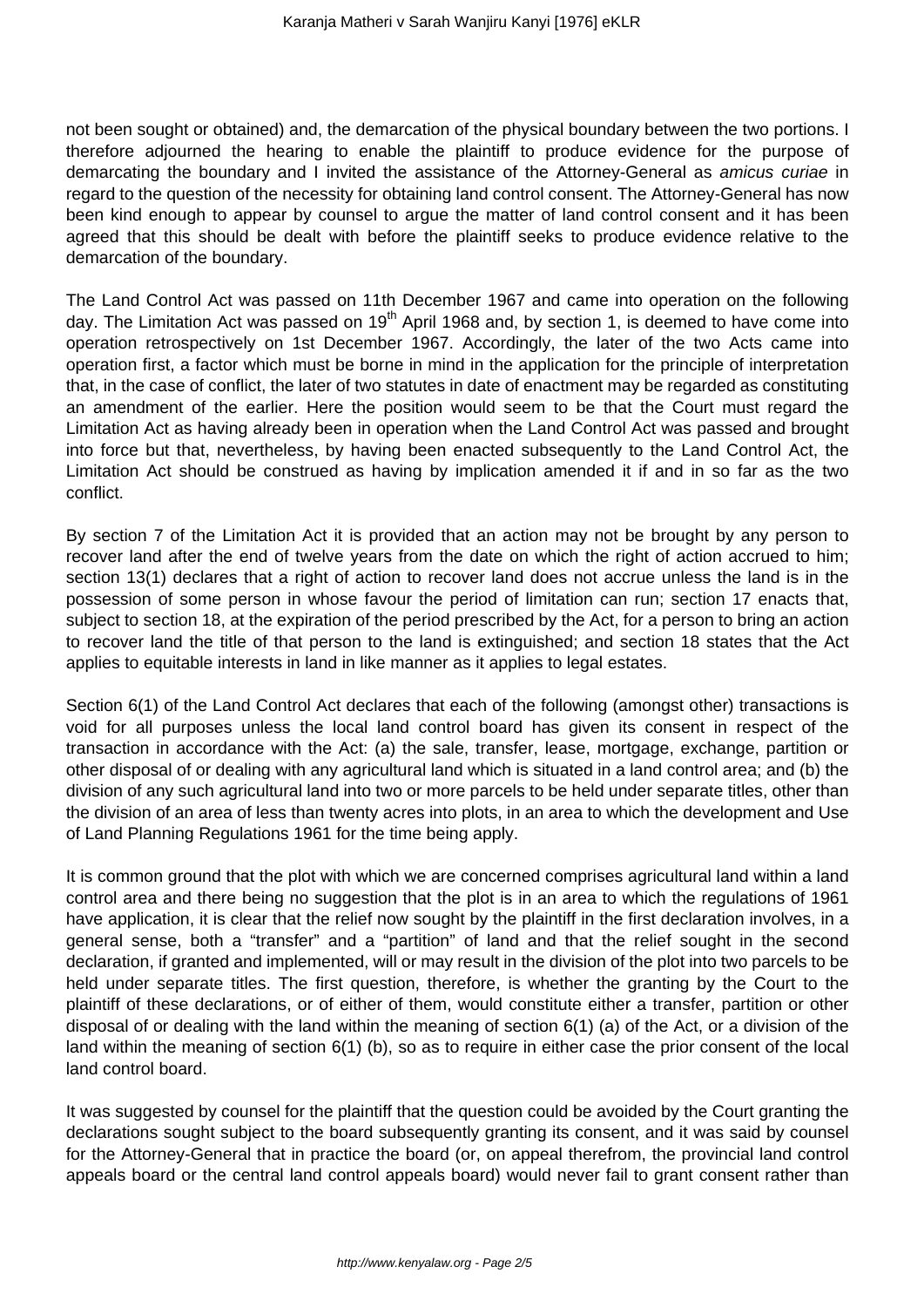defeat or impede the order of the court. I am not persuaded that this would be a correct approach to the matter. In the first place, section 6(1) renders void a transaction falling within its terms unless the board "has given its consent" in accordance with the Act, and this suggests that the consent of the board, if it be necessary, shall have been given prior to the transaction. In this respect, section 6(2), which deals with agreements to be a party to a controlled transaction, is distinguishable for it allows of a period of three months after the making of the agreement for the obtaining of land control consent. Furthermore, section 9(1) of the Act defines the principles, which a board must follow in deciding whether to grant or refuse its consent in respect of a controlled transaction, and a desire to facilitate the implementation of an order of this or any other court is not numbered among these principles. It would therefore be an abuse of its powers if the board, in deciding to grant or to refuse its consent, were to allow itself to be influenced by a consideration such as the implementation of an order which, in the case of the High Court, would itself have been made without any necessary regard to those principles.

In its essence the issue is whether the extinction of the interest of the defendant under sections 7 and 17 of the Limitation Act in the disputed portion and the resultant conferring of that interest upon the plaintiff, leading to the division of the existing plot into two parcels, constitute one or more of the "transactions" caught by section 6(1) of the Land Control Act, in particular by the words "transfer.... or other disposal of or dealing with" the land in paragraph (a), or the word "division" in paragraph (b). Counsel for the plaintiff relies upon the very recent decision in Ruchine v Swift Rutherfoord & Co Ltd (unreported) where the plaintiffs sought declarations similar to those claimed here on the basis of adverse possession of land in a land control area, and Kneller J held that it was not necessary for the plaintiffs to have obtained such consent prior to filing the suit. Counsel for the Attorney-General referred me to Salim v Boyd [1971] EA 550, but there is no suggestion in the report of that case that the land there was in a land control area or that the provisions of the Land Control Act were considered. He also contended that the present parties are tenants-in-common and that therefore the plaintiff's possession was not adverse to the defendant, but I have already found that the plaintiff has been in undisturbed possession of the disputed portion adversely to the interest of the defendant and of her deceased husband for the requisite twelve years. Reference was also made to *Bridges v Mees* [1957] 1 Ch 475, but it is of little assistance.

No other authorities were cited but an analogy, not perhaps perfect, with the position which has arisen here is to be found in Mayor of Brighton v Guardians of the Poor of Brighton (1880) 5 CPD 368. There the defendants had had exclusive possession as tenants at will for upwards of twelve years of certain offices in the municipal buildings owned by the plaintiffs and in an action of ejectment they pleaded the Limitation Act. The plaintiffs in reply relied upon the fact that under section 19 of their private Act they were expressly prohibited from selling any portion of their property without the consent of the inhabitants of the parish of Brighton in vestry assembled first had and obtained and contended that, since no such consent had been obtained to the acquisition by the defendants of a possessory title, the Limitation Act did not apply. The Court, however, rejected this contention, saying in the course of its judgment that:

It was said that the plaintiffs could not sell without the consent of the vestry, and therefore could not by neglect lose that which they could not alienate without the consent of the vestry … there are no words apt to exclude or capable of excluding the operation of the Act … an express power is given to sell with the consent of the vestry. There are no words in the 19th section which can control the effect of the Statute of Limitations, or can have any reference to the loss of an estate by a want of possession for a length of time. This decision was followed in Bobbett v South Eastern Railway Co (1882) 9 QBD 424, and, so far as I have been able to ascertain, has not been dissented from.

In the present case there are no words in the Land Control Act purporting to affect the application of the Limitation Act or to prevent the loss of title to land by want of possession for the stipulated time or its transfer to the new occupier, and in my opinion the Limitation Act should be so construed that its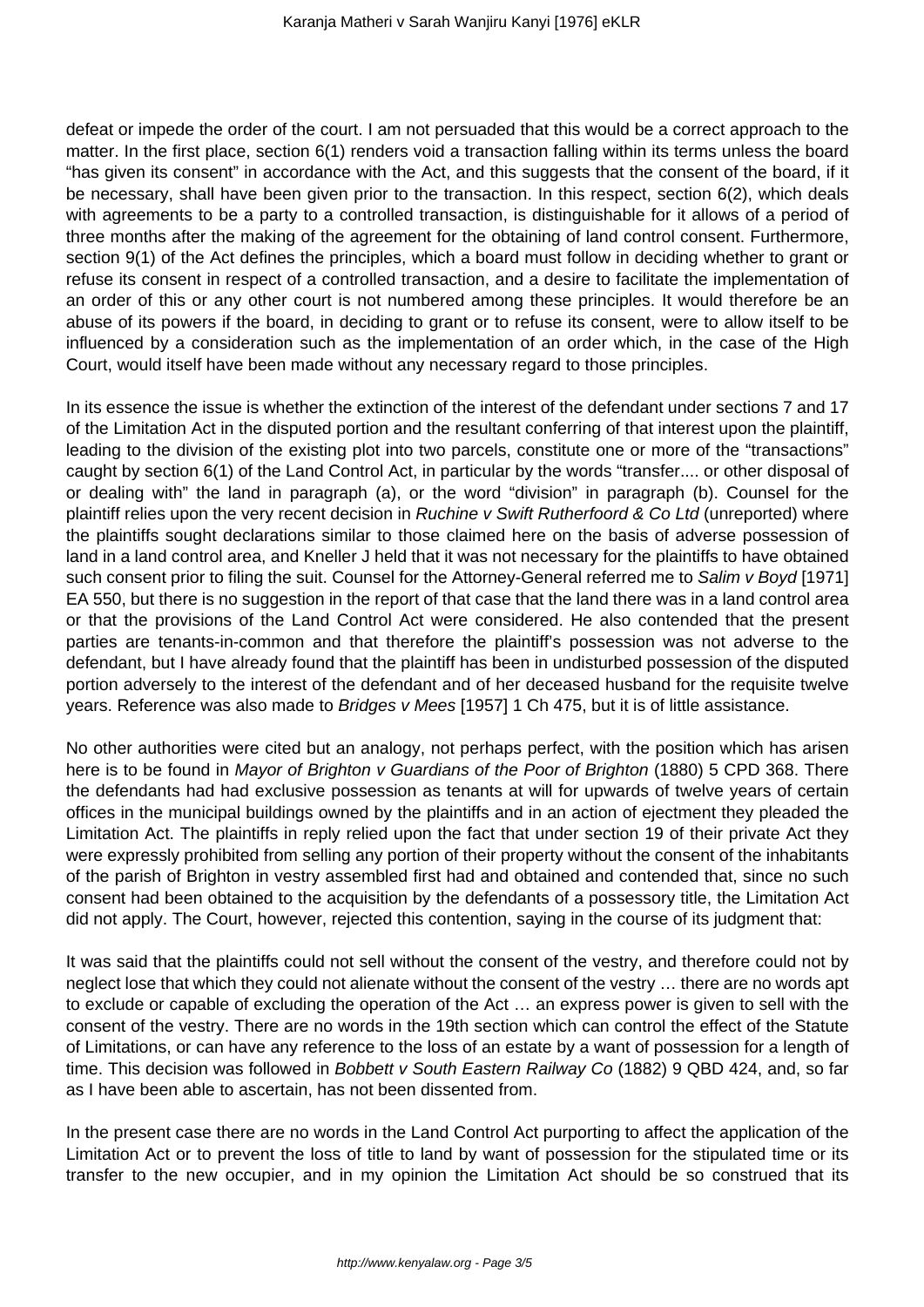operation will not be defeated by the operation of section 6(1) (a) of the Land Control Act.

With regard to the impact of section 6(1) (b) of the Land Control Act upon the position and to the proposition that consent must be obtained to a division of a plot into two or more parcels as an inherent part of the intendment of that Act and that the absence of such consent will defeat the operation of sections 7 and 17 of the Limitation Act, I have come to the same conclusion as that which I have expressed in relation to section 6(1) (a), namely that the Limitation Act must prevail over the Land Control Act if and in so far as they may be inconsistent and that the effect of section 6(1) (b) of the latter cannot be such that the absence of consent will defeat sections 7 and 17 of the former. In so holding I recognise that a measure of distinction is open to be drawn between paragraphs (a) and (b) of section 6(1) inasmuch as the necessity for consent to the division of a plot into two or more parcels to be held under separate titles is in a sense accorded greater emphasis than the necessity for consent to a dealing not leading to the creation of separate titles, as witness section 6(3) which excepts from the operation of section 6 the transmission of land by virtue of the will or intestacy of a deceased person unless that transmission would result in the division of the land into two or more parcels to be held under separate tittles. In this context, it may be observed the relevant provisions of the Law of Succession Act 1972, when it comes into operation, may have to be considered. Nevertheless I do not think that for present purposes these considerations are sufficient to prevent sections 7 and 17 of the Limitation Act from prevailing over paragraph (b) of section 6(1) of the Land Control Act if and in so far as they may conflict.

Finally, regard must be had to section 20(1) of the Land Control Act enjoining the Registrar of Titles or the Land Registry, as the case may be, to refuse to register an instrument effecting what under that Act would be a controlled transaction unless satisfied either that any consent required by the Act has been given or that no consent is required. The instrument in question in the present case will be the order or orders of this Court and, on the grounds which I have indicated, I declare that no consent thereto is required by the Act.

The question as to land control consent having been disposed of, I will now adjourn the further hearing of the suit to enable the problem as to the demarcation of the physical boundary between the two portions of the plot to be dealt with. It will be for the plaintiff to determine whether notice of the further hearing should be given to Mr Kiango, to whom, it was said, the defendant had purported to sell an interest in the plot and who is not bound by this present judgment.

I am obliged to counsel for the Attorney-General for the assistance which he has given the Court and it will not be necessary for him to attend further.

Order accordingly.

Dated at Nairobi this 7th day of June 1976.

### **L.G.E HARRIS**

**……………**

**JUDGE**